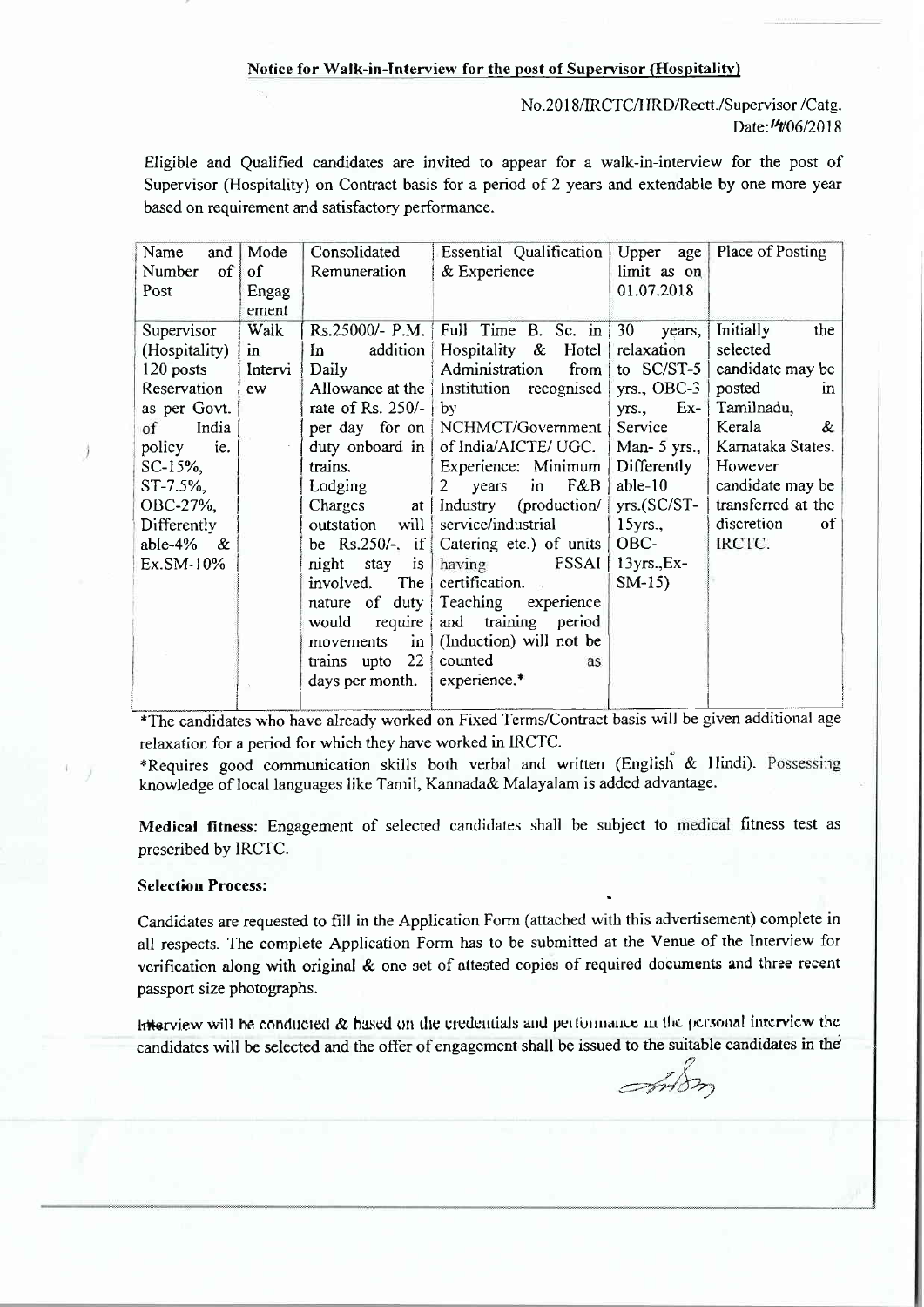order of merit and based on the number of vacancies and will be subject to verification of antecedents In addition to 720 selected candidates, names of 30 candidates will be placed on reserved list fo unforeseen reason.

### Scope of work:

- . Responsible for supervision/ monitoring food production, quality, services in nominate< mobile/ static catering units.
- . Enstue compliance with company policies and standard hospitality procedures/practices.
- o Ensuring men & material for nominated mobile/ static catering units.
- . Resolve customer/passenger care related issues and complaint managcment.
- Collection of feedback, analysis and course correction.
- . Ensuring implementation of statutory regulations as applicable.
- Supervise  $\&$  educate staff in efficient upkeep of equipment and devices.
- Coordinate with various departments, offices, business partners.

#### General fnformation:

a

 $($ )

,)

- l. This engagement is purely contractual in nature and will not entitle any candidate to claim fo regular/ perrnanent employment in IRCTC.
- 2. Contract may be terminated by giving one month notice by either side. If performance during contract period is not found satisfactory the contract may be terminated with 15 days notice.
- 3. Medical inswance will be provided by the IRCTC to thc engaged candidates.
- 4- Those working in Govt./ PSUs may apply through proper channeV submit NOC at the time <sup>o</sup> Interview and should submit proper relieving letter from present employer in the event <sup>o</sup> selection in IRCTC.
- 5. IRCTC reserves the right to cancel/ amend the advertisement and/or the selection proces: notified.
- 6. The number of vacancies to be filled may increase or decrease depending on the requirement <sup>o</sup> IRCTC at the time of engagement.
- 7. Candidates should ensure that they full fill the eligibility criteria prescribed for the post they have applied. In case it is found at any stage of selection process or even after engagement tha the candidate has furnished false or incorrect information or suppressed any relevan information/ material facts or does not full fill the criteria, his / her candidature / services wil be summarily terminated.
- 8. The selected candidate have to furnish security deposit in the form of DD for Rs. 25,000/-
- 9. No TA/DA will be paid to the candidates for attending the walk in interview.
- 10. In case of extension of interview, candidate will have to arrange his/her own stay and food.
- <sup>I</sup>l. Knowledge of computer (MS office), preparation reports is essential.
- 12. Any corrigendum/clarifications on this advertisement, if necessary, shall be uploaded or IRCTC website and no separate press coverage will be given in the news paper.
- 13. Candidate can appear at any one convenient place only. Attending at more than one place wil be liable for disqualification.

# Place & Date of walk-in-Interview:

(l) IHIWChennai 25/06/2018 (2) IHM/Bargalore  $27/06/2018$ (3) IHM/Trivandrum -  $29/06/2018$ 

will be notified and incorporate in the advertisement

 $\mathscr{D}_n$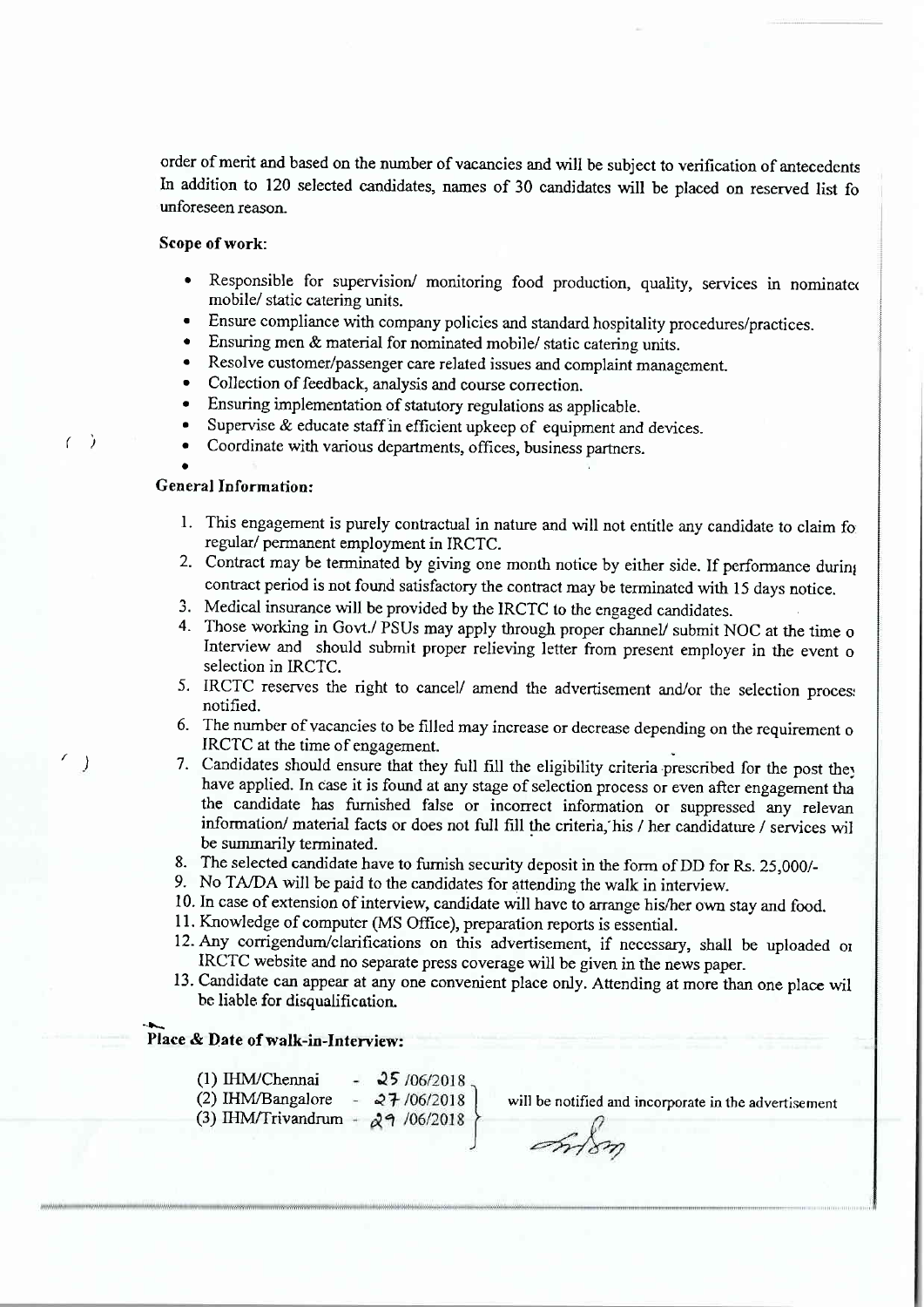| Address of the institute                                                                                                                                                                                                  | Date & Time of Walk-in<br>Interview<br>25.06.2018<br>10.00 to 13.00 hrs |  |
|---------------------------------------------------------------------------------------------------------------------------------------------------------------------------------------------------------------------------|-------------------------------------------------------------------------|--|
| <b>INSTITUTE OF HOTEL MANAGEMENT</b><br><b>CATERING TECHNOLOGY AND APPLIED</b><br><b>NUTRITION</b><br>4 <sup>th</sup> Cross Street, C.I.T. Campus, TTTI- Taramani<br><b>PO: Chennai-600 113</b>                           |                                                                         |  |
| <b>INSTITUTE</b><br>OF<br><b>HOTEL</b><br><b>MANAGEMENT</b><br><b>CATERING</b><br>TECHNOLOGY AND<br><b>APPLIED</b><br><b>NUTRITION</b><br>Near M.S.Building & SKSJTI Hostel,<br>S.J.Polytechnic Campus, Bengaluru-560 001 | 27.06.2018<br>10.00 to 13.00 hrs                                        |  |
| <b>INSTITUTE</b><br>OF<br>HOTEL<br><b>MANAGEMENT</b><br>CATERING TECHNOLOGY<br>AND<br><b>APPLIED</b><br><b>NUTRITION</b><br>G.V.Raja Road, Kovalam, Thiruvananthapuram-<br>695 527                                        | 29.06.2018<br>10.00 to 13.00 hrs                                        |  |